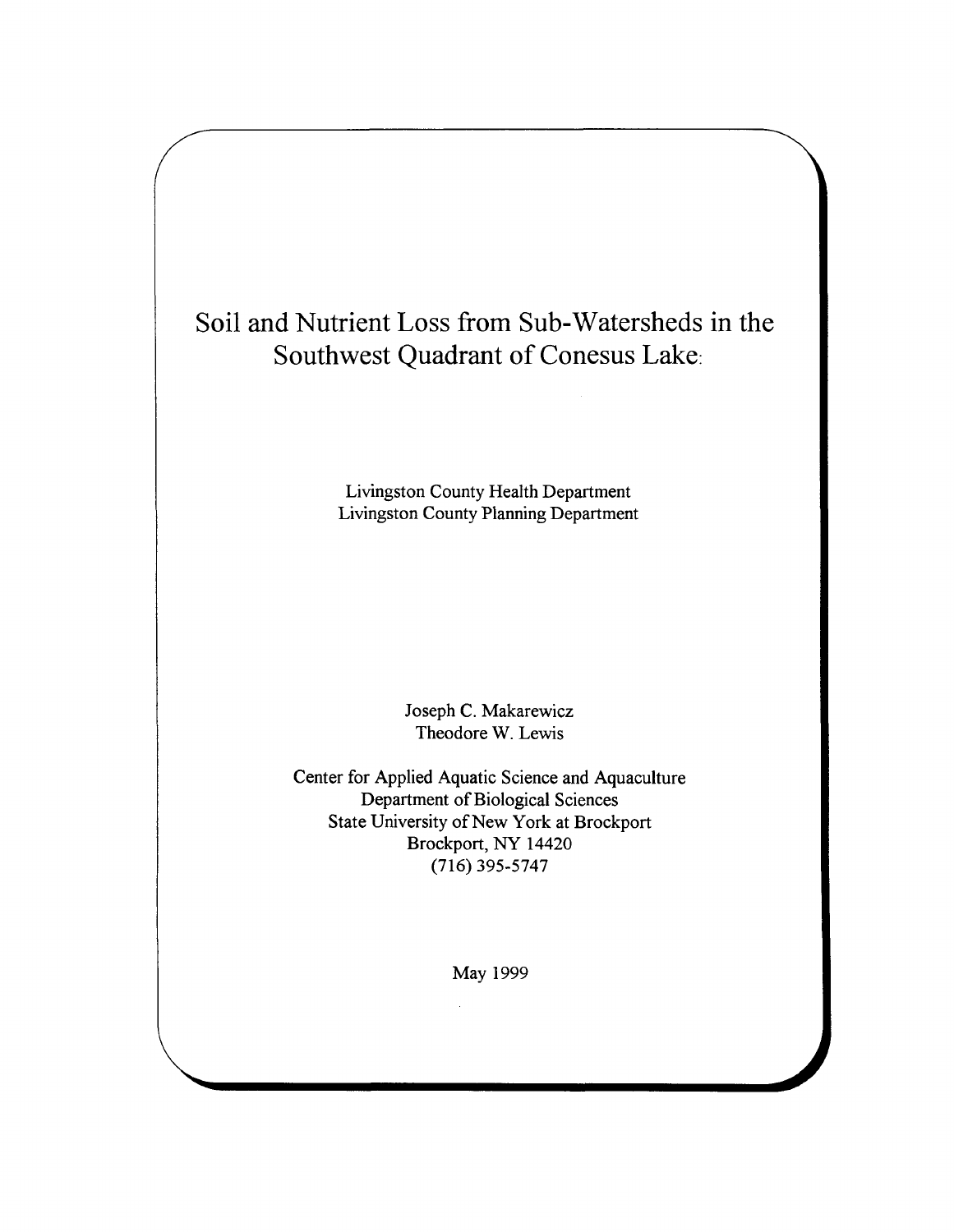### **Execuitve Summary**

At least two of the "rivulets" draining sub-watersheds in the southwest quadrant of Conesus Lake are contributing excessive amount of soils, organic nitrogen, nitrate and phosphorus into Conesus Lake relative to similar nearby watersheds. The high loss of phosphorus **will undoubtedly stimulate algae and macrophyte growth "locally" and could potentially cause the** water quality of the entire lake to deteriorate. The high loss of soils from the watersheds are **creating new land near the lake; that is, a delta is forming at least at one site due to the high** losses of soils from the watershed. The large amount of material being lost from these small **sub-watersheds is surprising when compared to larger nearby watersheds and suggests that a land-use practice in the watershed is the cause.**

We believe the losses of materials and nutrients reported here from the sub-watersheds or rivulets is conservative. The late winter and spring of 1999 were fairly dry. With greater precipitation during this period, we believe losses from these watershed would be even higher **than reported. In this sense, this study is limited by the unusually dry spring.**

## **Introduction**

The purpose of this study is to evaluate the loss of soil and nutrients from the upland area of four small watersheds or sub-watersheds located in the southwest quadrant of the Conesus **Lake watershed. To accomplish this task, six streams draining sub-watersheds were sampled on eight sampling dates from 23 January to 16 April 1999. The sampling design included two** precipitation events and six non-event periods. Of the six sub-watersheds, only two have been **monitored previously, Long Point Gully (622.5 ha) and "No Name" Creek (415 ha)(Fig. 1 and 2).** The other four sub-watersheds are drained by intermittent rivulets of small size (range 20.4 ha to 110 ha). These sub-watersheds are identified by the addresses of nearby homes on West Lake Road (#5301, #5341, #5413 and #5859)(Figs. 1 and 2). As a point of reference, site #5413 is the so-called "video" site, where a video of the rivulet was taken by a resident living along side the stream. The video captures a major event in the spring of 1998, showing discharge and turbidity **conditions far exceeding any incurred during this short study.**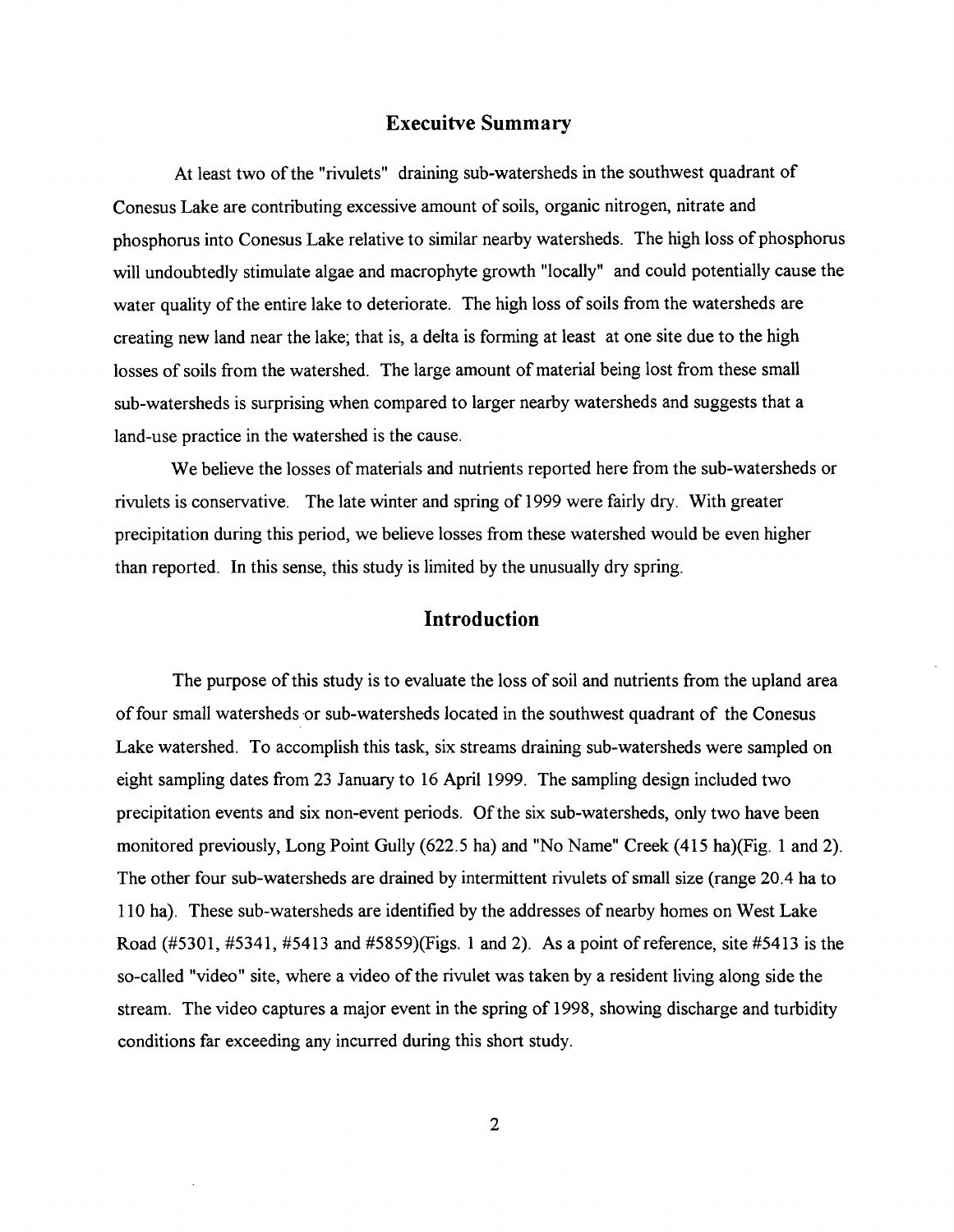Previous work in the late 1980s and early 1990s had estimated the loss of nutrients from **Long Point Gully and "No Name" creek (Makarewicz et al. 1991). In this study, these larger** watersheds are used for comparative purposes or a point of reference in evaluating soil and nutrient loss from the four smaller sub-watersheds of concern. If land use is similar, larger watersheds will generally lose more soil and nutrients than a smaller watershed. If we observe larger losses of nutrients and soils from the smaller watersheds or if we observe more loss per unit area of watershed in the smaller than the larger watershed, it would indicate a detrimental land practice in the watershed; that is, a land use that is causing excessive loss of soils and nutrients compared to other nearby watersheds of similar soil, geological formation and slope.

#### **Methods**

Because much of the loss of soils and nutrients occurs during precipitation events in any watershed, water samples were taken and stream discharge measured during two precipitation **events as well as during six non-events (Table 1). Soil loss (as total suspended solids), nutrient loss (nitrate, dissolved phosphorus as soluble reactive phosphorus, total phosphorus), organic nitrogen plus ammonia as total Kjeldahl nitrogen and de-icing salt as sodium were measured as a** function of stream discharge and concentration. Samples were taken manually and transported to **SUNY Brockport for water chemistry analysis for total phosphorus (TP), soluble reactive phosphorus (SRP), total kjeldahl nitrogen (TKN), nitrate + nitrite, sodium and total suspended solids (TSS) (see detailed methods below).**

All sampling bottles were pre-coded so as to ensure exact identification of the particular **sample. All filtration units and other processing apparatus were cleaned routinely with phosphate-free RBS. Containers were rinsed prior to sample collection with the water being collected. In general, all procedures followed EPA standard methods (EPA 1979) or Standard** Methods for the Analysis of Water and Wastewater (APHA 1999). Sample water for dissolved nutrient analysis (nitrate  $+$  nitrite and SRP) was filtered immediately with 0.45  $\mu$ m MCI Magma **Nylon 66 membrane filters and held at 4°C until analysis.**

#### **Water Chemistry:**

**Nitrate + Nitrite: Dissolved nitrate + nitrite nitrogen analyses were performed by the automated (Technicon Autoanalyser) cadmium reduction method (EPA 1979, APHA 1999).**

**Total Phosphorus and Soluble Reactive Phosphorus: For total phosphorus, the persulfate digestion procedure was used prior to analysis by the automated (Technicon autoanalyser) colorimetric ascorbic acid method (APHA 1999).**

Total Kjeldahl Nitrogen: Analysis was performed using a modification of the Technicon Industrial **Method 329-74W /B. The following modifications were performed:**

**1. In the sodium salicylate-sodium nitroprusside solution, sodium nitroferri-cyanide (0.4g) replaced the concentrated nitroprusside stock solution.**

2. The reservoir of the autoanalyser was filled with 0.2M H<sub>2</sub>SO<sub>4</sub> instead of distilled water.

**3. Other reagents were made fresh prior to each analysis.**

**Total Suspended Solids: APHA (1999) Method 2540D was employed for this analysis.**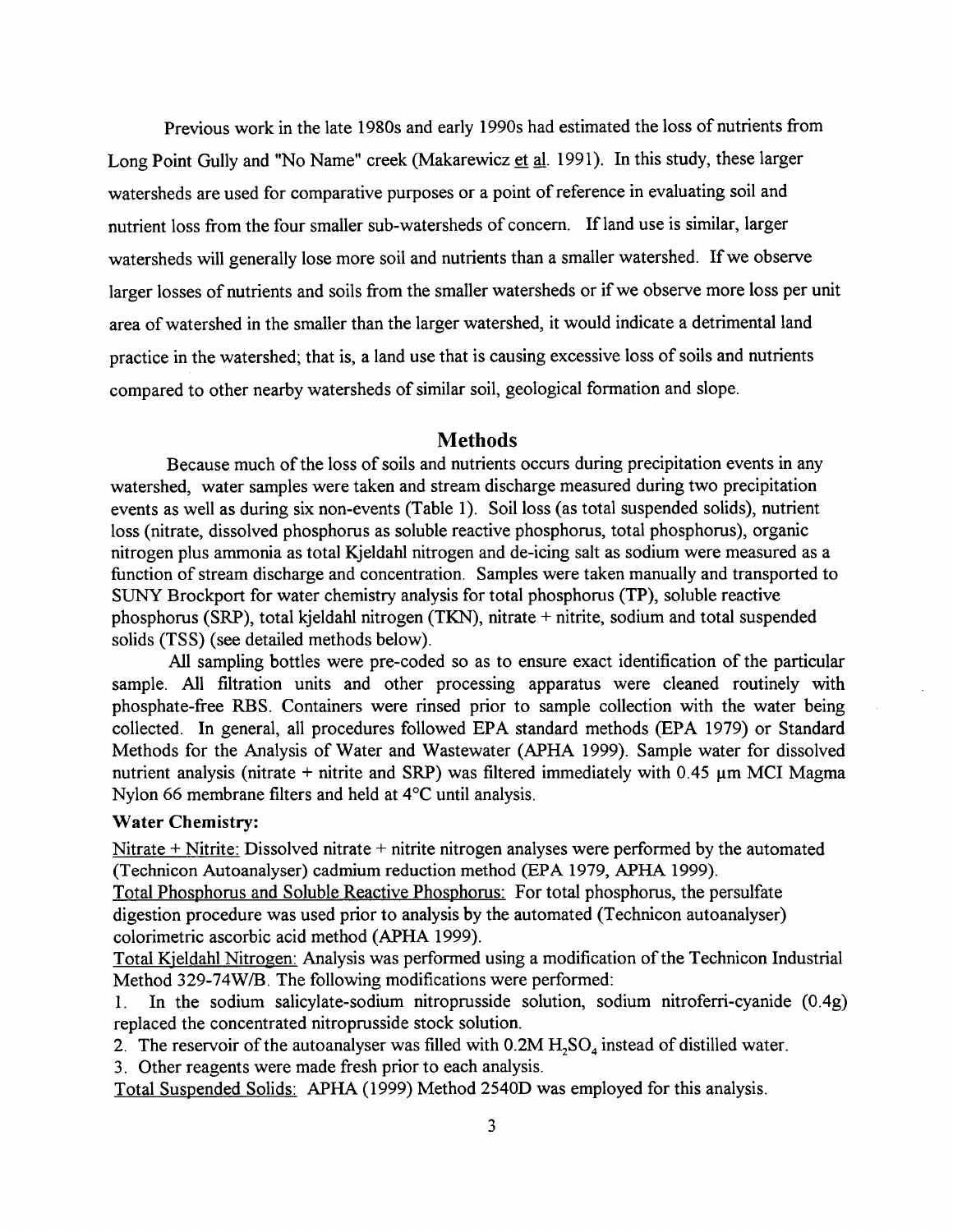**Sodium: Sodium was determined by atomic absorption spectrophotometry (Perkin Elmer 3030)** (APHA 1999) on filtered samples.

#### **Physical Measurements:**

**Nutrient Loading: Daily nutrient and sediment loadings from the watershed were calculated by** multiplying the discharge on the day of the sample by the concentration of the nutrient or solids **ffom the appropriate water sample.**

**Stream Velocity: Stream velocity was measured at equally spaced locations in either a culvert or** cement channel of a bridge under a road with a Gurley flow meter (Chow 1964). Locations of tributary monitoring sites and number of velocity measurements taken are presented in Appendix **1.**

**Stream Height and Cross-Sectional Area: Stream depth was measured as the difference between** the vertical height of the culvert/bridge opening and the distance between the stream surface and upper portion of the culvert/bridge. Stream cross-sectional area for various stream heights was calculated by planimetry after measuring the cross-sectional dimensions of each stream monitored.

**Quality Assurance Internal Quality Control:** Multiple sample control charts (APHA 1999) **were constructed for each parameter analyzed, except total suspended solids. A prepared quality control solution was placed in the analysis stream for each sampling date. If the control solution** was beyond the set limits of the control chart, corrective action was taken and the samples re-run. **External Quality Control:** The Water Chemistry Laboratory at SUNY Brockport is certified through the New York State Department of Health's Environmental Laboratory Approval **Program (ELAP - # 11439). This program includes biannual proficiency audits, annual inspections** and good laboratory practices documentation of all samples, reagents and equipment.

# **Results and Discussion**

Loading is the amount of nutrients and soil that is lost from the watershed and carried by **the stream into Conesus Lake. Figures 3 to 8 demonstrate a commonly known fact for western** New York watersheds. In general in non-forested watersheds, events contribute 70 - 90 percent of the annual losses of nutrients and soil. Also it is quite evident that soil loss *(TSS)*, nutrient loss (soluble reactive phosphorus, total phosphorus, nitrate), and the loss of organic nitrogen plus **ammonia from sites #5859 and #5341 are comparatively high to the other four watersheds** sampled. Furthermore, by normalizing the losses from the watersheds to a unit area of **watershed, it is quite evident that two small watersheds (#5859 and #5341) are delivering an** excessive amount of materials into Conesus Lake. That is, their impact is much greater than would be expected based on the area of these small watersheds. It also should be noted that concentrations of organic nitrogen, phosphorus, nitrate and soils (TSS) for these small watersheds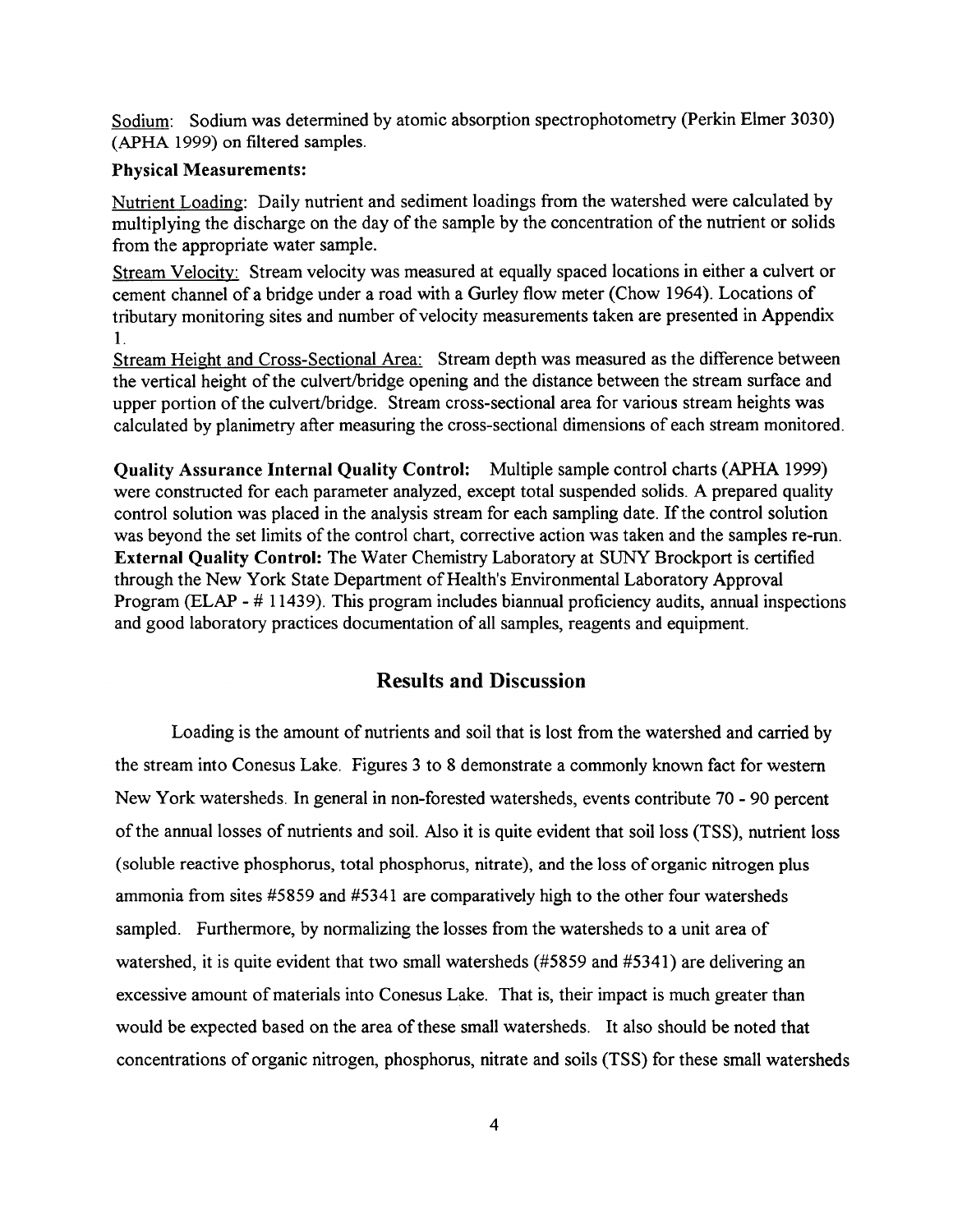(Table 2) are relatively high during events when compared to non-events and to the larger No **Name" and Long Point watersheds. This suggests that a land-use practice allows water to carry** surficial materials during precipitation events out of the watershed and into Conesus Lake. The fact that these sub-watersheds are delivering such high levels of nutrients is of concern since it has **been previously established that Long Point Gully and "No Name" watersheds were the major** contributors of nitrate to Conesus Lake (Makarewicz and Lewis 1992). The high nitrate losses **from the Long Point and "No Name" watersheds have been associated with agricultural practices in these watersheds, especially with fields planted in com (Makarewicz and Lewis 1992).**

In the case of TKN, basically organic nitrogen and ammonia, the high loss during rain events from watersheds #5859 and #5341 suggest that some type of organic materials, such as manure, is being washed off the landscape and into the lake. This could be confirmed further by **looking for manure lagoons or manure spreading in the fields above the narrow "lake plain" or by** testing for "coliform" bacteria. Similarly, the high loss of TSS (i.e., soils) and the associated particulate forms of phosphorus (TP) during events suggests that soil is being either eroded from the stream bank or that a land-use practice in the watershed (e.g., tillage) is the cause of this loss. Soil loss from the watershed is causing a new delta to form on Conesus Lake at a couple of locations (e.g., 5413 West Lake Road). It is also quite evident from the video of the stream at 5413 Lake Road from spring of 1998 that losses of soils and associated nutrients can be considerably higher than what was observed in this study. We believe the losses observed were conservative because of the low flows experienced due to the relatively dry spring.

This study monitored only four of the hundreds of rivulets entering Conesus Lake. It is not **known at this time if all rivulets throughout the entire Conesus Lake watershed are as impacted by land-use as the southwest quadrant, but the results show that there is a potential that rivulets are** having a significant impact on the water quality of Conesus Lake.

**5**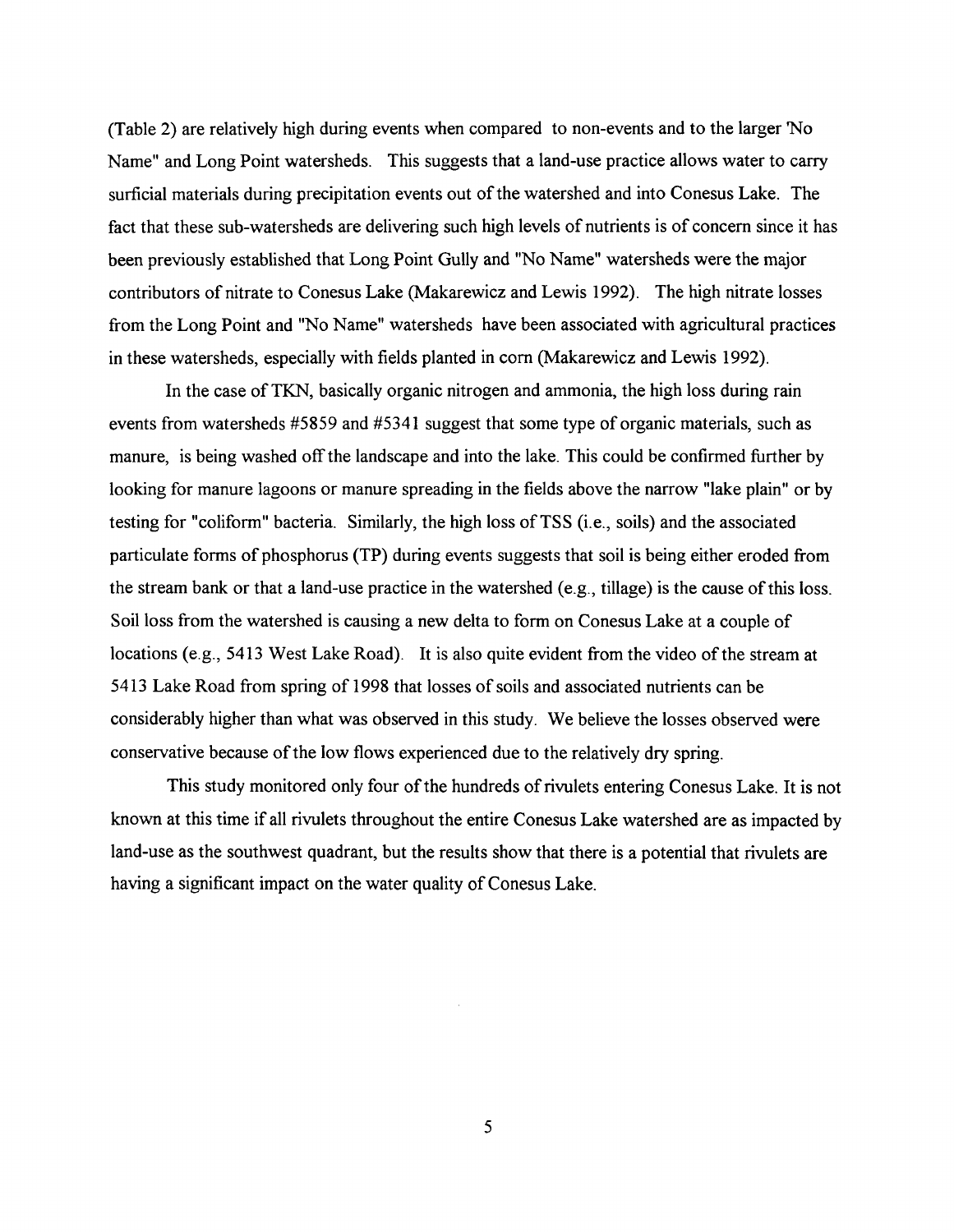## **Literature Cited**

- APHA. 1999. Standard Methods for the Examination of Waste and Wastewater. American Public Health Association, 19th ed. New York, N.Y.
- Chow, Ven Te. 1964. Handbook of Applied Hydrology. McGraw-Hill Book Company. NY.
- **EPA.** 1979. Methods for Chemical Analysis of Water and Wastes. Environmental Monitoring **and Support Laboratory. Environmental Protection Agency. Cincinnati, Ohio. EPA -600/4-79-020.**
- **Makarewicz, J.C., Lewis, T.W., Dilcher, R.C., Letson, M. and Puckett, N. 1991. Chemical** Analysis and Nutrient Loading of Streams Entering Conesus Lake, NY. Prepared for the Livingston County Planning Department., Mount Morris, NY Available form Drake Memorial Library, SUNY Brockport, Brockport, NY.
- Makarewicz, J.C. and Lewis, T.W. 1992. Stress Stream Analysis of Two Sub-watersheds of **Conesus Lake. Prepared for the Livingston County Planning Department, Mount Morris, NY.** Available form Drake Memorial Library, SUNY Brockport, Brockport, NY.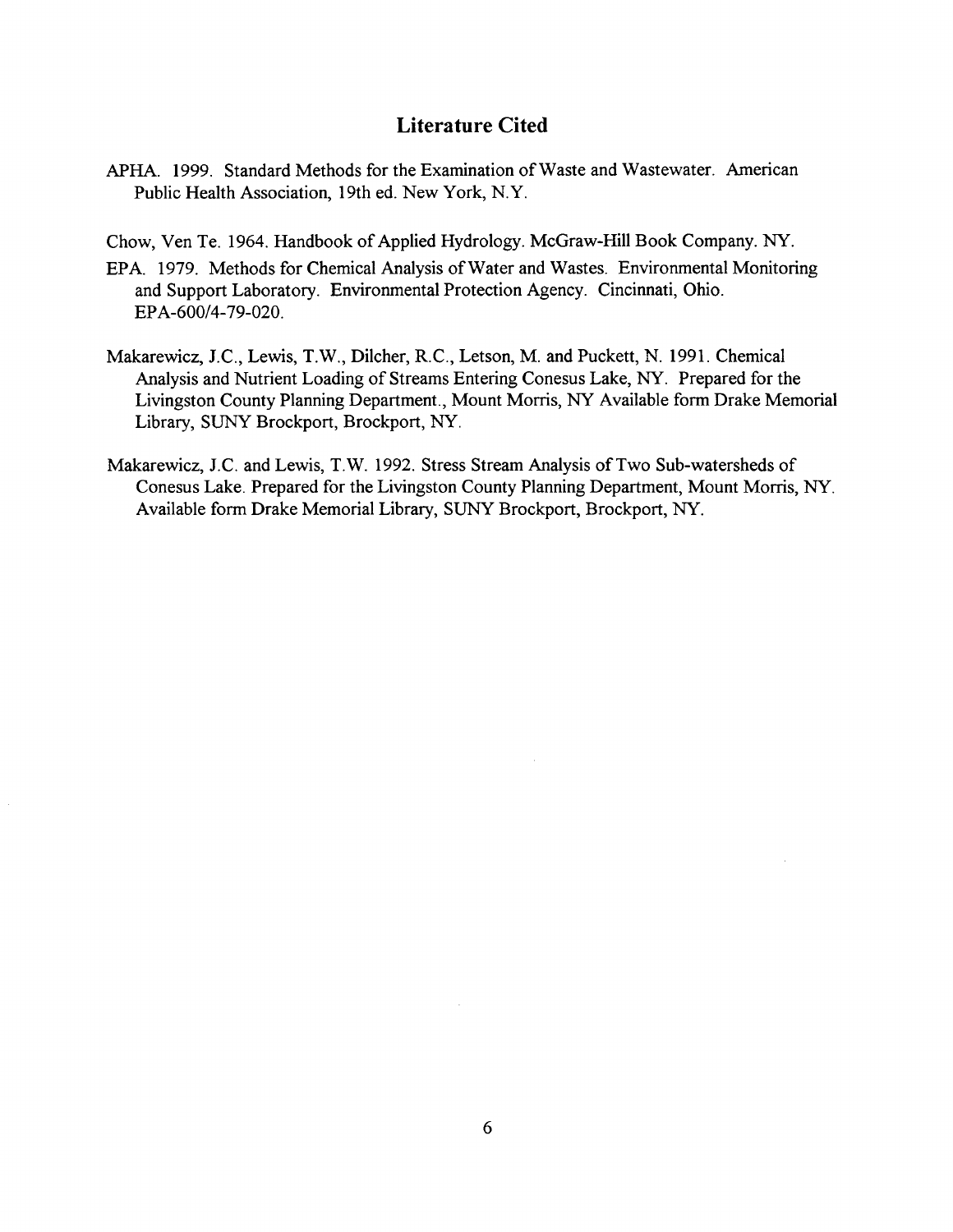Table 1. Dates of sampling and discharge (m<sup>3</sup>/day) of rivulets draining watersheds in the Southwest Quadrant of Conesus Lake near Booher Hill (Figs. 1 and 2). Sites numbers are equivalent to house numbers on West Lake Road. NS = Not Sampled.

|          |                 | <b>Sites</b> |       |       |        |           |                               |
|----------|-----------------|--------------|-------|-------|--------|-----------|-------------------------------|
|          |                 | #5301        | #5341 | #5413 | #5859  |           | Long Point "No Name"<br>#5577 |
| 01/23/99 | Event           | 12039        | 64921 | 12919 | 139870 | <b>NS</b> | <b>NS</b>                     |
| 01/24/99 | <b>Baseline</b> | 983          | 8727  | 526   | 6306   | <b>NS</b> | <b>NS</b>                     |
| 02/17/99 | <b>Baseline</b> | 442          | 2058  | 235   | 6527   | 6810      | 10540                         |
| 02/28/99 | <b>Baseline</b> | 552          | 1029  | 261   | 7999   | 25692     | 15434                         |
| 03/25/99 | <b>Baseline</b> | 910          | 4133  | 783   | 9411   | 17519     | 23151                         |
| 04/04/99 | <b>Baseline</b> | 373          | 2006  | 587   | 9474   | 14803     | 14116                         |
| 04/12/99 | <b>Baseline</b> | 910          | 2526  | 2114  | 3670   | 15767     | 23151                         |
| 04/16/99 | Event           | 1581         | 1441  | 4404  | 12548  | 46196     | 49720                         |

Table 2. Average concentrations of nutrients, sodium and soil in water draining streams from the Southwest Quadrant of Conesus Lake. Sites numbers are the house numbers on West Lake **Road near the creek. TP = total phosphorus, SRP = soluble reactive phosphorus, TKN = total** Kjeldahl nitrogen,  $Na = sodium$ ,  $TSS = total$  suspended solids (soils).

|               |          | <b>SRP</b>  | NO <sub>3</sub> | <b>TKN</b>  | TP          | <b>NA</b> | <b>TSS</b> |
|---------------|----------|-------------|-----------------|-------------|-------------|-----------|------------|
|               |          | $(\mu g/L)$ | (mg/L)          | $(\mu g/L)$ | $(\mu g/L)$ | (mg/L)    | (mg/L)     |
| <b>Sites</b>  |          |             |                 |             |             |           |            |
| #5301         | event    | 125.6       | 3.99            | 680         | 1,009       | 2.19      | 54.8       |
|               | nonevent | 56.6        | 6.6             | 223         | 128         | 3.81      | 7.7        |
| #5341         | event    | 130.6       | 3.07            | 3,055       | 1,007       | 9.88      | 995.1      |
|               | nonevent | 69.9        | 4.36            | 341         | 90          | 14.97     | 6.7        |
| #5413         | event    | 97.6        | 2.55            | 2,780       | 561         | 13.24     | 933.5      |
|               | nonevent | 45.4        | 3.81            | 198         | 58          | 14.9      | 8.6        |
| #5859         | event    | 134.6       | 3.45            | 2,560       | 550         | 18.21     | 372        |
|               | nonevent | 58.2        | 4.9             | 400         | 77          | 20.04     | 7.7        |
| Long Pt.      | event    | 83.5        | 2.37            | 1,060       | 306         | 31.02     | 169.3      |
|               | nonevent | 46.5        | 3.44            | 400         | 63          | 29.64     | 7.8        |
| No Name event |          | 39.1        | 2.99            | 540         | 152         | 23.15     | 112.4      |
|               | nonevent | 46.7        | 3.96            | 350         | 51          | 21.14     | 5.9        |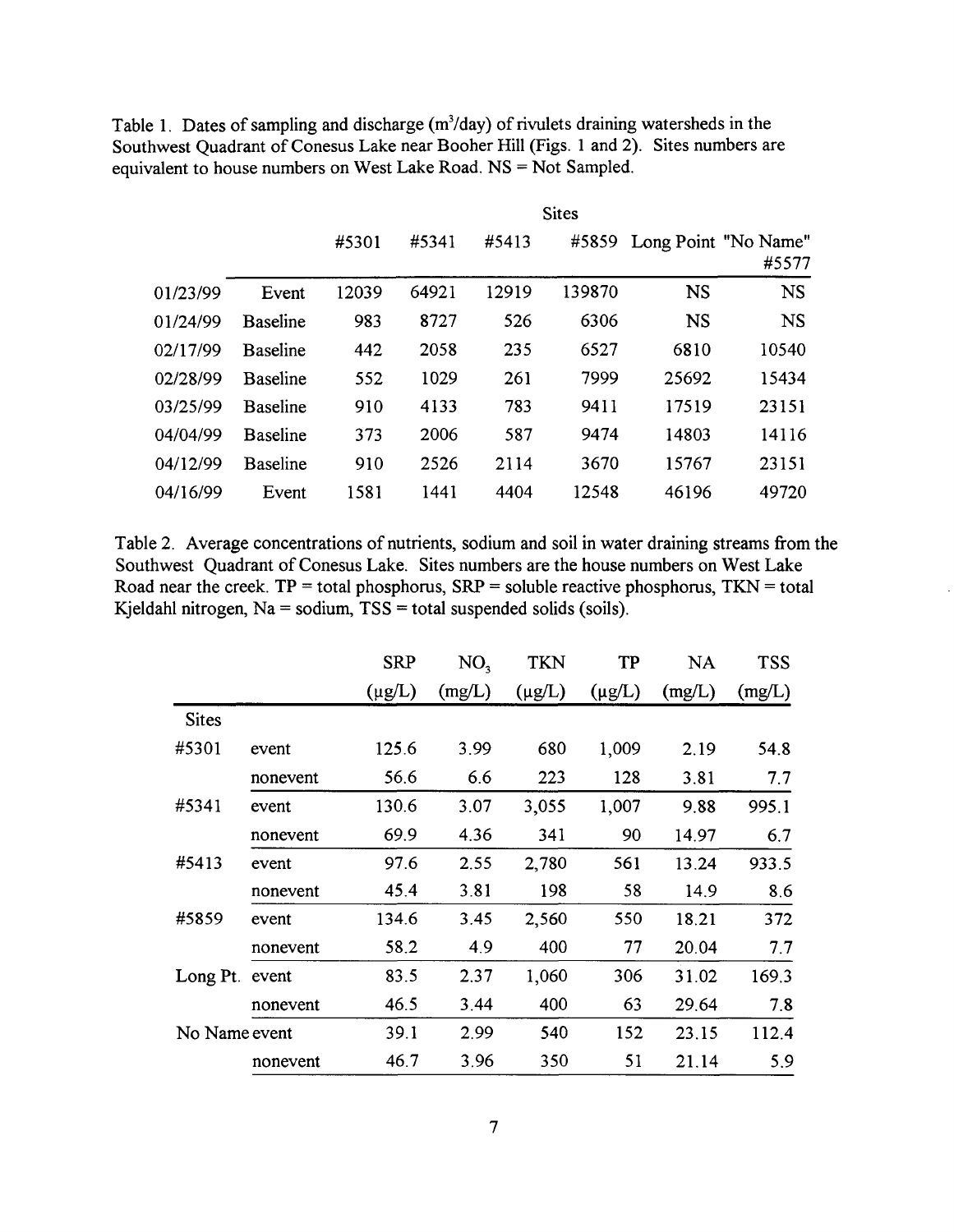Table 3. Loss of soils and nutrients from watersheds in the southwest quadrant of Conesus Lake during the winter and spring of 1999. Sites numbers are equivalent to house numbers. TP = total phosphorus, SRP = soluble reactive phosphorus, TKN = total Kjeldahl nitrogen, NA = sodium, **TSS = total suspended solids (soils).**

|           | Area          |          | <b>SRP</b> | NO <sub>3</sub> | <b>TKN</b> | <b>TP</b> | <b>NA</b> | <b>TSS</b>      |
|-----------|---------------|----------|------------|-----------------|------------|-----------|-----------|-----------------|
|           | hectare       |          | (kg/d)     | (kg/d)          | (kg/d)     | (kg/d)    | (kg/d)    | (kg/d)          |
|           |               |          |            |                 |            |           |           |                 |
| #5301     | $20.4$ event  |          | 1.33       | 28.74           | 7.25       | 11.43     | 7.11      | 505.9           |
|           |               | nonevent | 0.04       | 5.34            | 0.18       | 0.11      | 2.53      | 5.0             |
| #5341     |               | 76 event | 7.96       | 69.48           | 189.13     | 63.25     |           | 260.85 62,691.7 |
|           |               | nonevent | 0.38       | 14.96           | 1.63       | 0.51      | 46.26     | 49.8            |
| #5413     | $36.5$ event  |          | 1.22       | 17.55           | 27.83      | 6.68      | 79.45     | 9993.6          |
|           |               | nonevent | 0.03       | 3.09            | 0.12       | 0.04      | 12.13     | 7.1             |
| #5859     | $110.1$ event |          | 17.55      | 308.06          | 318.60     | 71.46     | 756.18    | 48739.5         |
|           |               | nonevent | 0.42       | 36.06           | 2.65       | 0.55      | 140.59    | 49.0            |
| Long Pt.  | 622.5 event   |          | 3.86       | 109.49          | 48.97      | 14.14     | 1433.02   | 7821.0          |
|           |               | nonevent | 0.71       | 53.89           | 6.07       | 1.01      | 462.31    | 122.5           |
| "No Name" | $415.0$ event |          | 1.94       | 148.66          | 26.85      | 7.54      | 1151.02   | 5588.5          |
|           |               | nonevent | 0.84       | 70.04           | 5.84       | 0.90      | 365.01    | 93.2            |

Table 4. Event loss of materials from various sub-watersheds normalized by area of the watershed. TKN = total kjeldahl nitrogen, TP = total phosphorus, TSS = total suspended solids.

|            | <b>TKN</b> | TP        | <b>TSS</b> |
|------------|------------|-----------|------------|
|            | kg N/ha/d  | kg P/ha/d | kg/ha/d    |
| #5301      | 0.36       | 0.56      | 24.8       |
| #5341      | 2.49       | 0.83      | 825.9      |
| #5413      | 0.76       | 0.18      | 273.8      |
| #5859      | 2.89       | 0.65      | 442.7      |
| Long Point | 0.08       | 0.02      | 12.6       |
| No Name    | 0.06       | 0.02      | 13.5       |
|            |            |           |            |

 $\mathcal{A}^{\mathcal{A}}$ 

 $\sim$ 

 $\hat{\boldsymbol{\epsilon}}$ 

**8**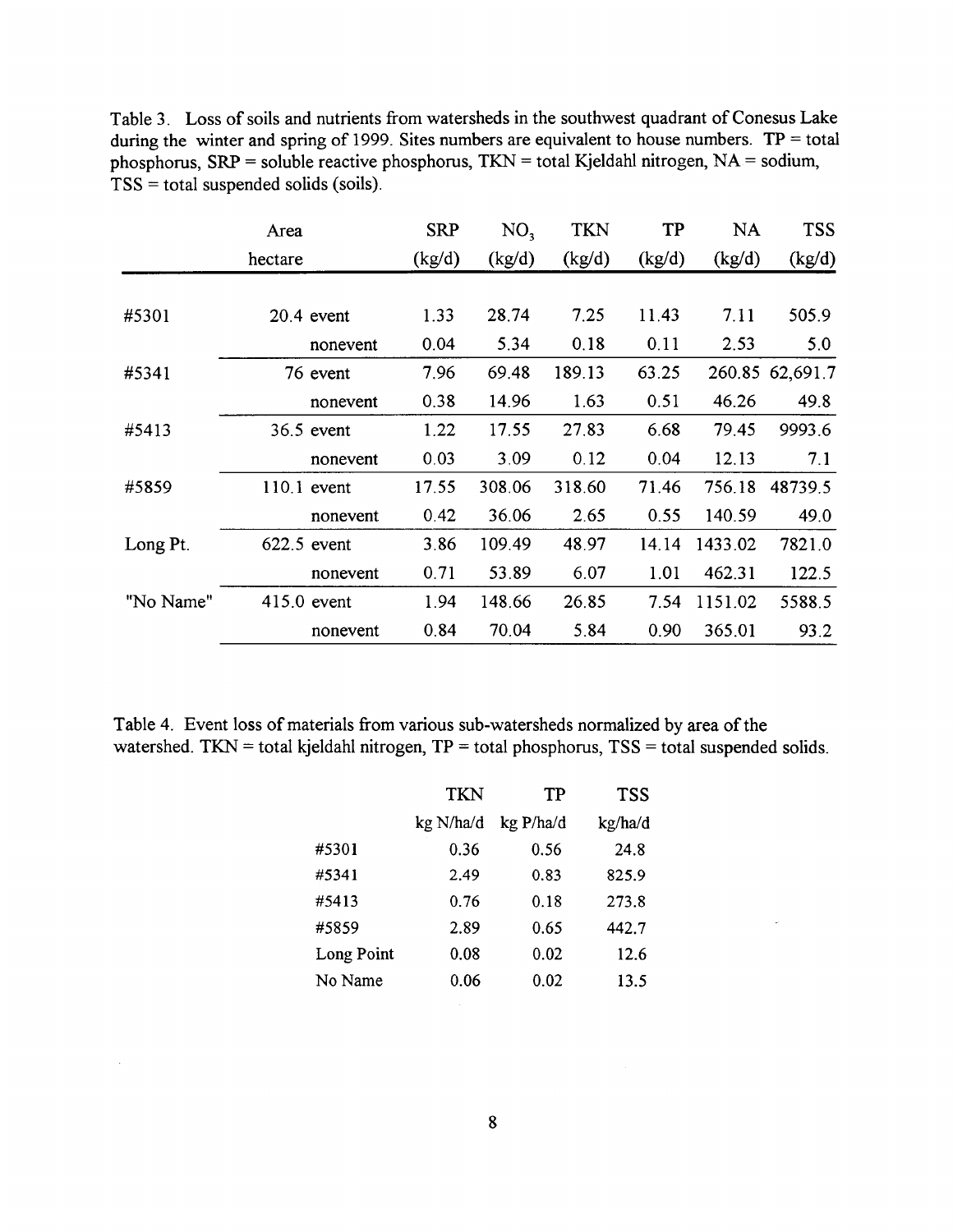Appendix 1. Location and site descriptions of the Southwest Quadrant streams sampled during **this study.**

| Creek                    | Sample Location                                                                                | Stream Height<br>Measurement                       | Number of velocity<br>measurements |
|--------------------------|------------------------------------------------------------------------------------------------|----------------------------------------------------|------------------------------------|
| Long Point Gully         | Downstream side of bridge on<br>West Lake Rd                                                   | Triangle on bottom half of<br>upper bridge section | 1                                  |
| House #5301              | Upstream side of bridge on<br>West Lake Rd. Across from<br>residential street address<br>#5301 | Center of culvert pipe                             | ı                                  |
| House $#5341$            | Upstream side of bridge on<br>West Lake Rd. Across from<br>residential street address #5341    | Center of culvert pipe                             | 1                                  |
| House #5413              | Upstream side of bridge on<br>West Lake Rd. Across from<br>residential street address #5413    | Center of culvert pipe                             | ı                                  |
| No Name Creek<br>(#5577) | Upstream side of bridge on<br>West Lake Rd.                                                    | Triangle on bottom half of<br>upper bridge section | ı                                  |
| House #5859              | Upstream side of bridge on<br>West Lake Rd. Across from<br>residential street address #5859    | Triangle on bottom half of<br>upper bridge section | 1                                  |

 $\sim$   $\sim$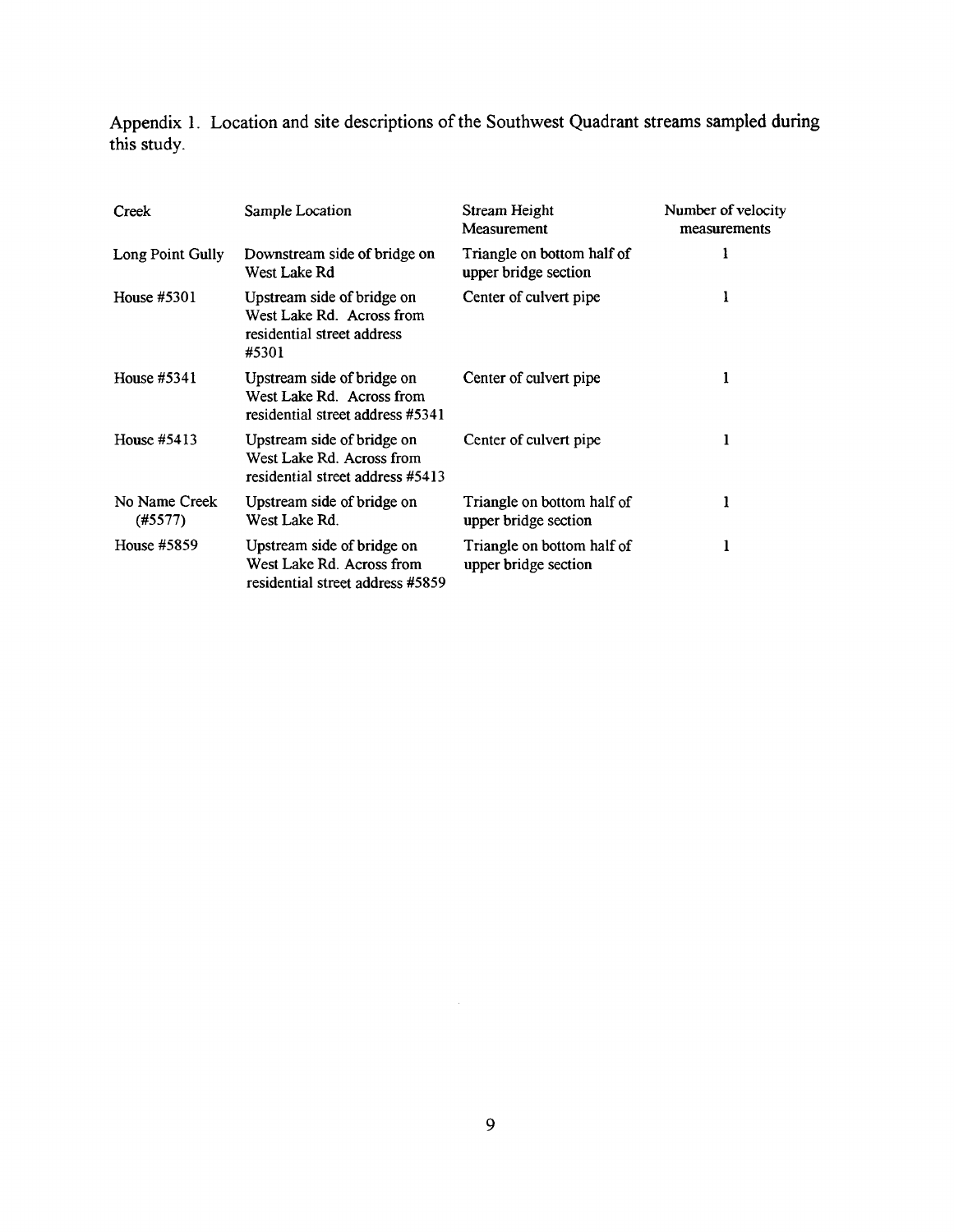

Figure 1. Southwest quadrant of Conesus Lake showing sub-watersheds sampled by red<br>  $\frac{10}{2}$ triangles.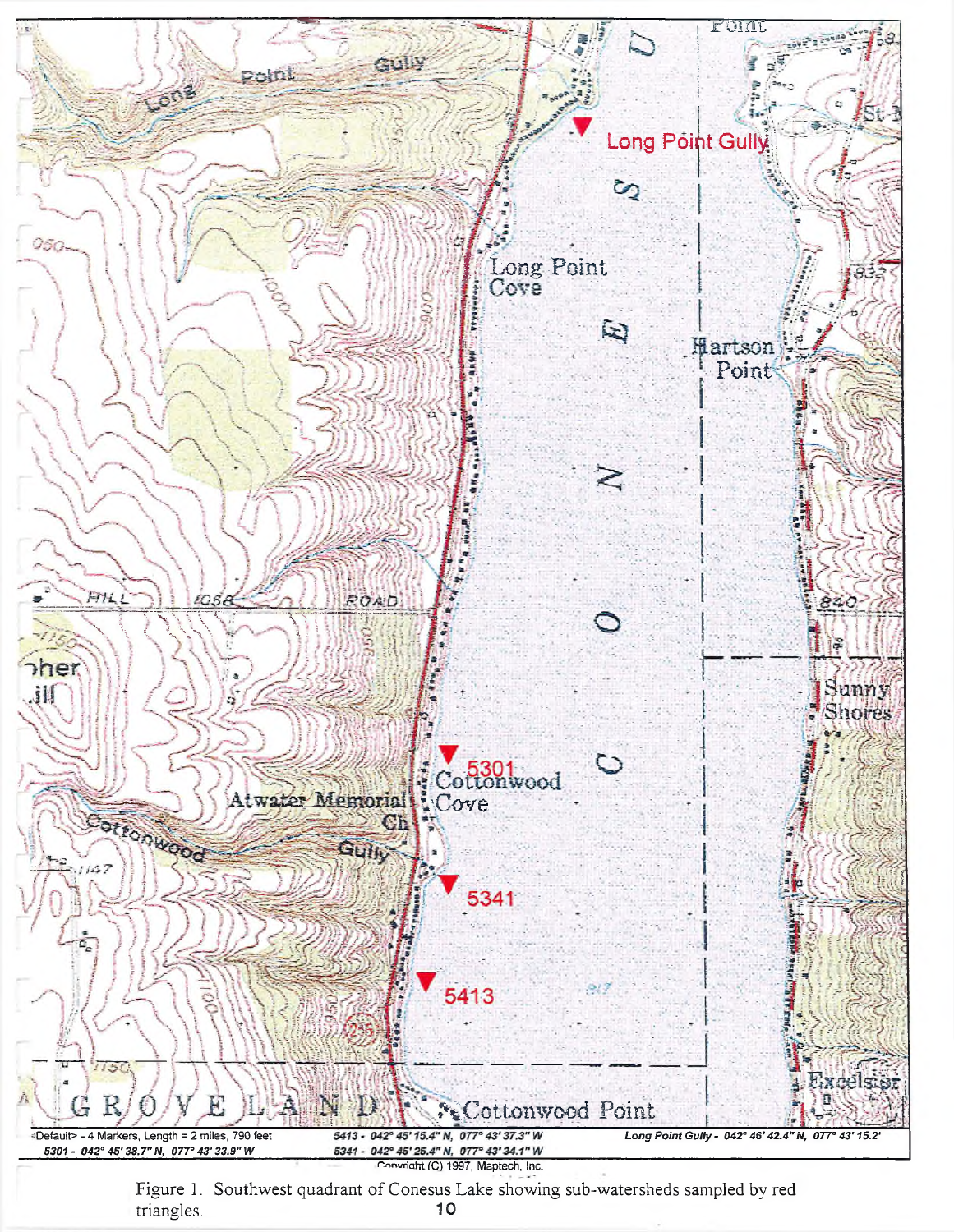

Figure 2. Southwest quadrant of Conesus Lake showing sub-watersheds sampled by red triangles.  $11$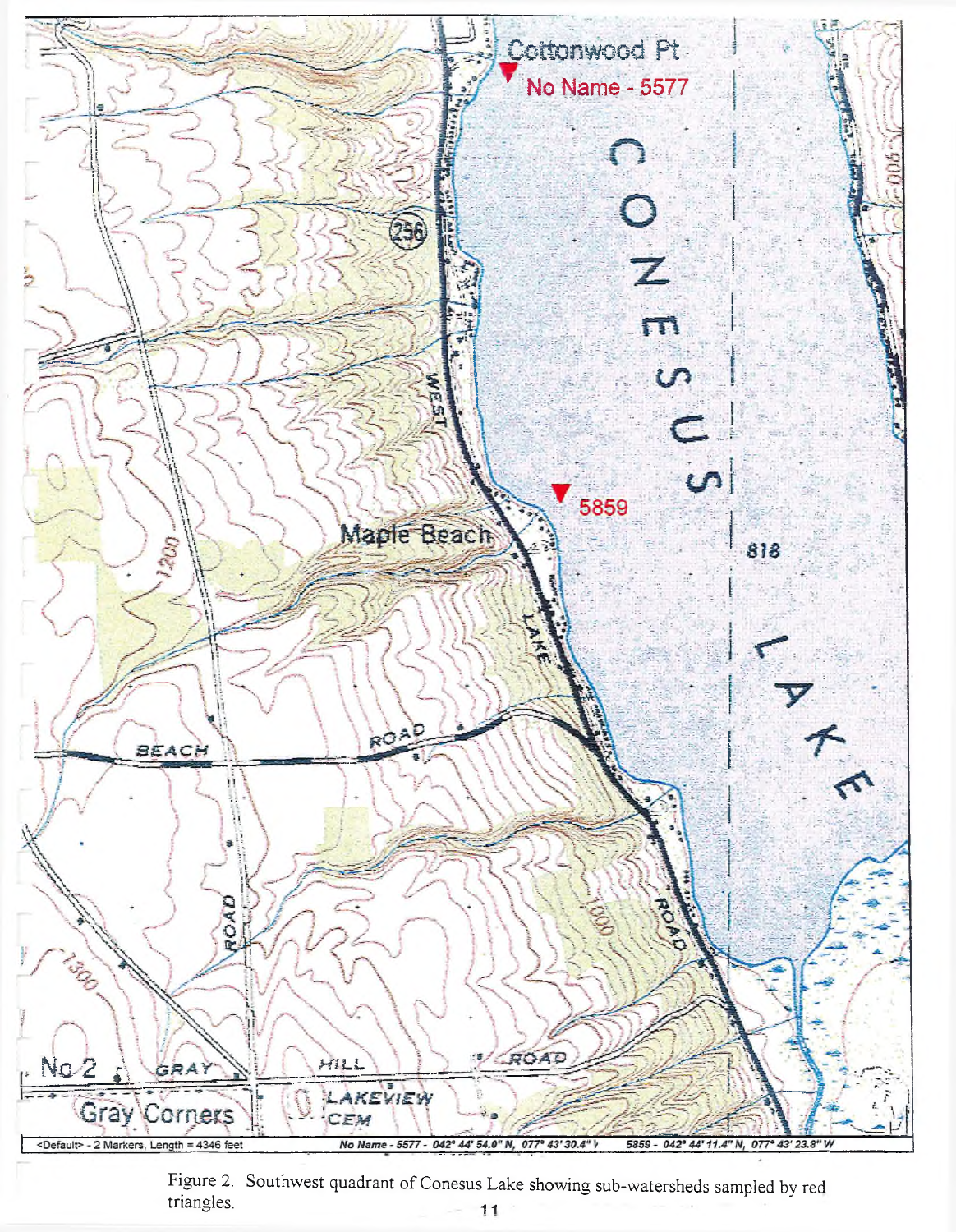

Figure 3. Event and non-event losses of total suspended solids from sub-watersheds in the southwest quadrant of Conesus Lake during the winter and spring of 1999.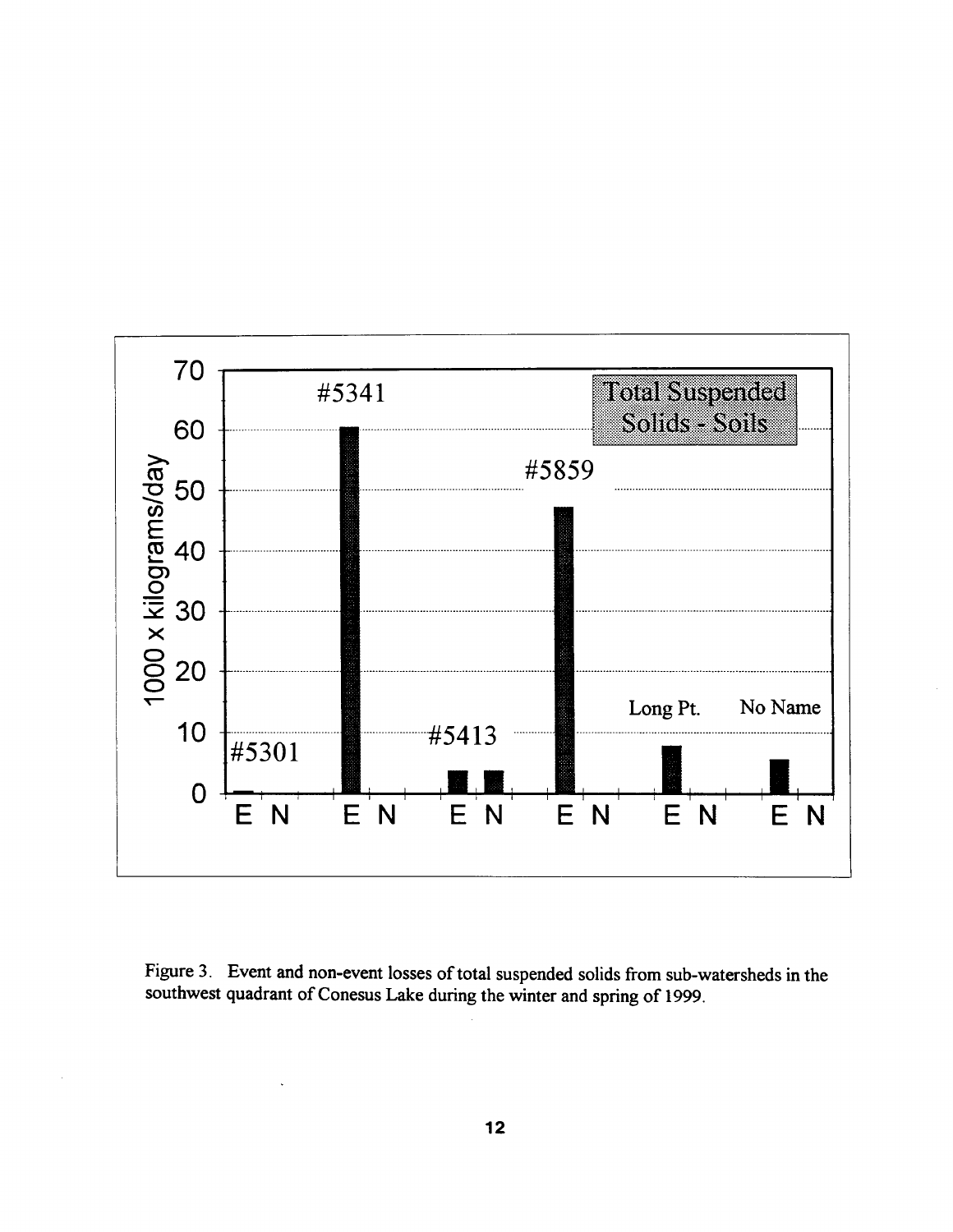

Figure 4. Event and non-event losses of soluble reactive phosphorus from sub-watersheds in the southwest quadrant of Conesus Lake during the winter and spring of 1999.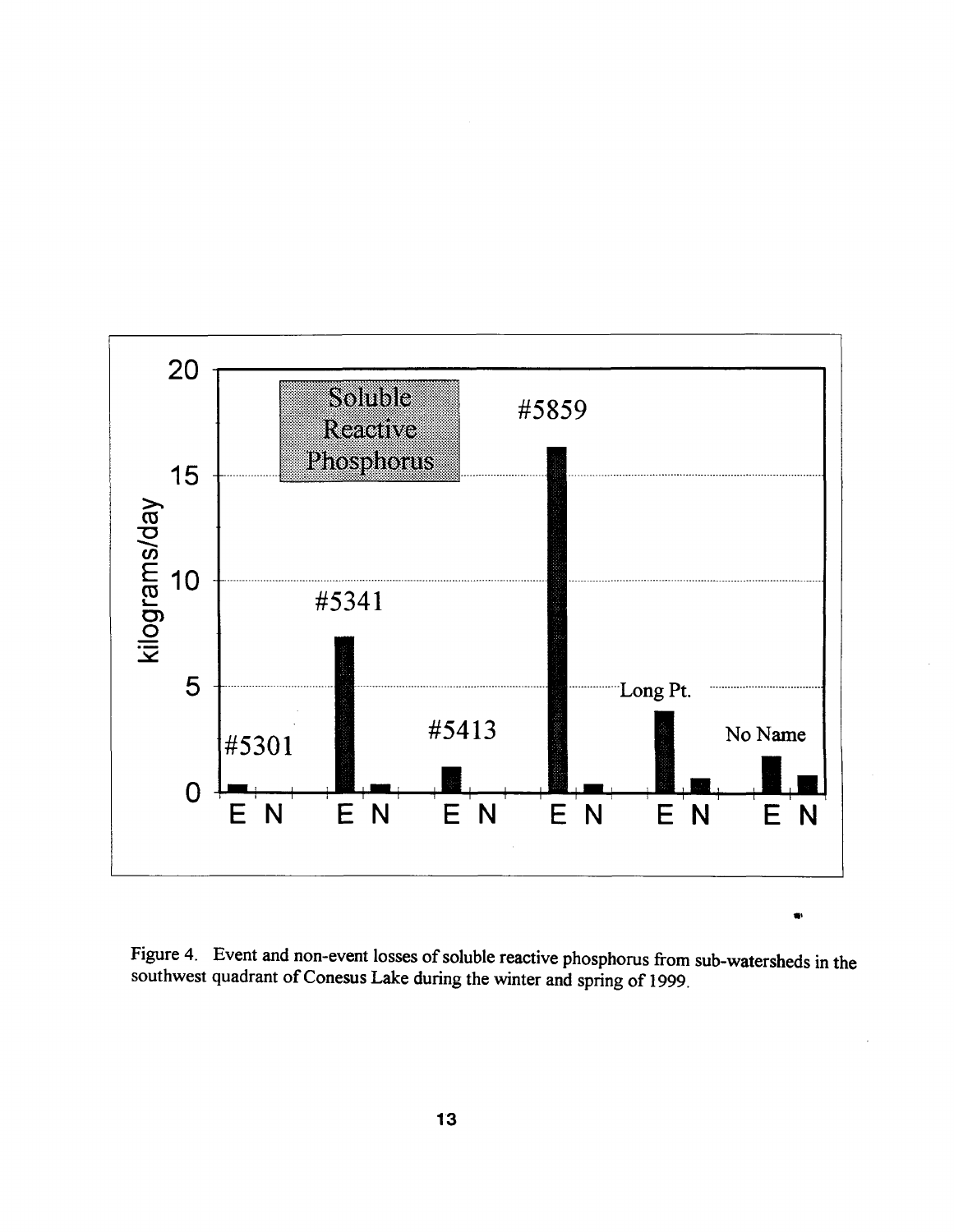

Figure 5. Event and non-event losses of total phosphorus from sub-watersheds in the southwest quadrant of Conesus Lake during the winter and spring of 1999.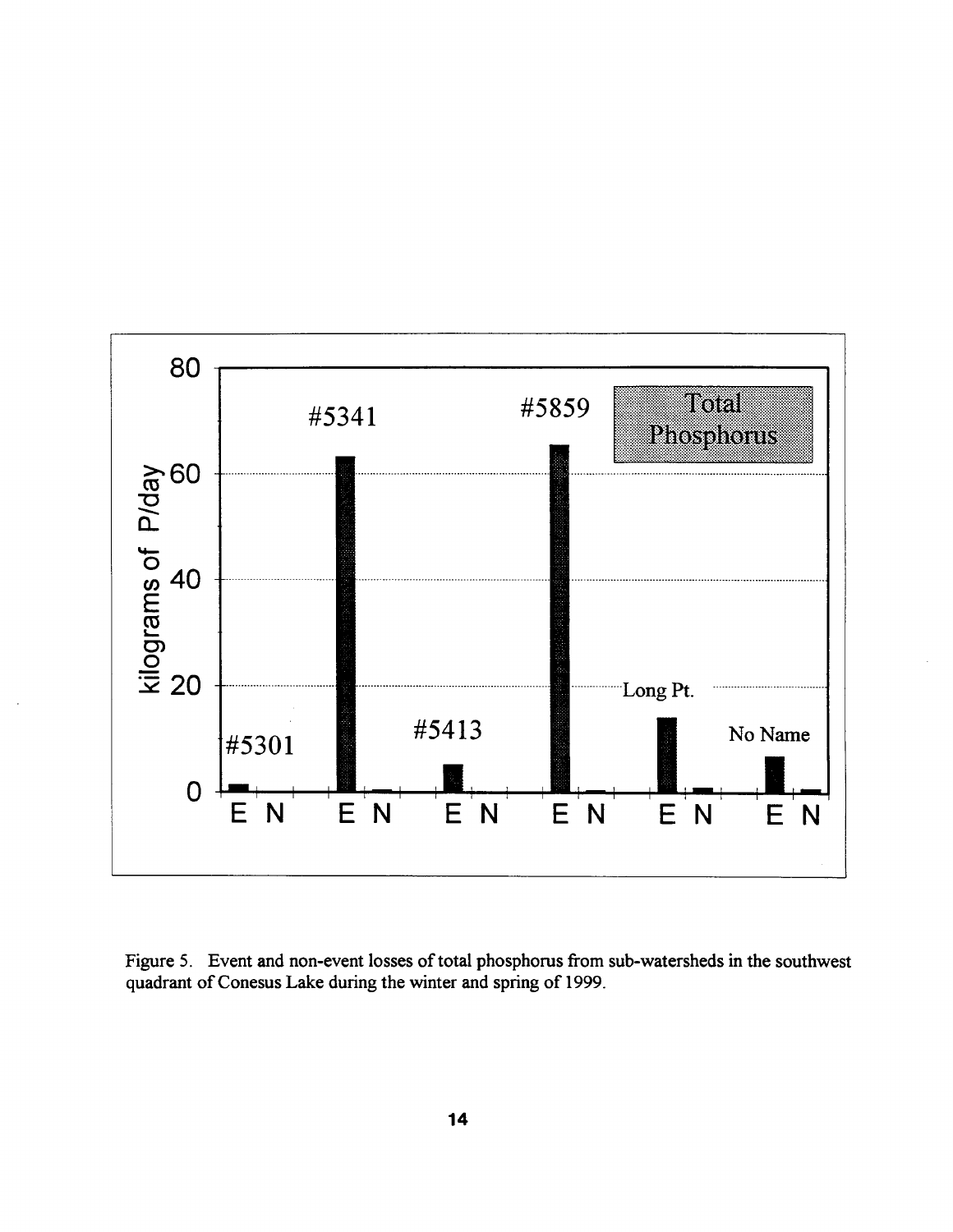

Figure 6. Event and non-event losses of nitrate from sub-watersheds in the southwest quadrant of Conesus Lake during the winter and spring of 1999.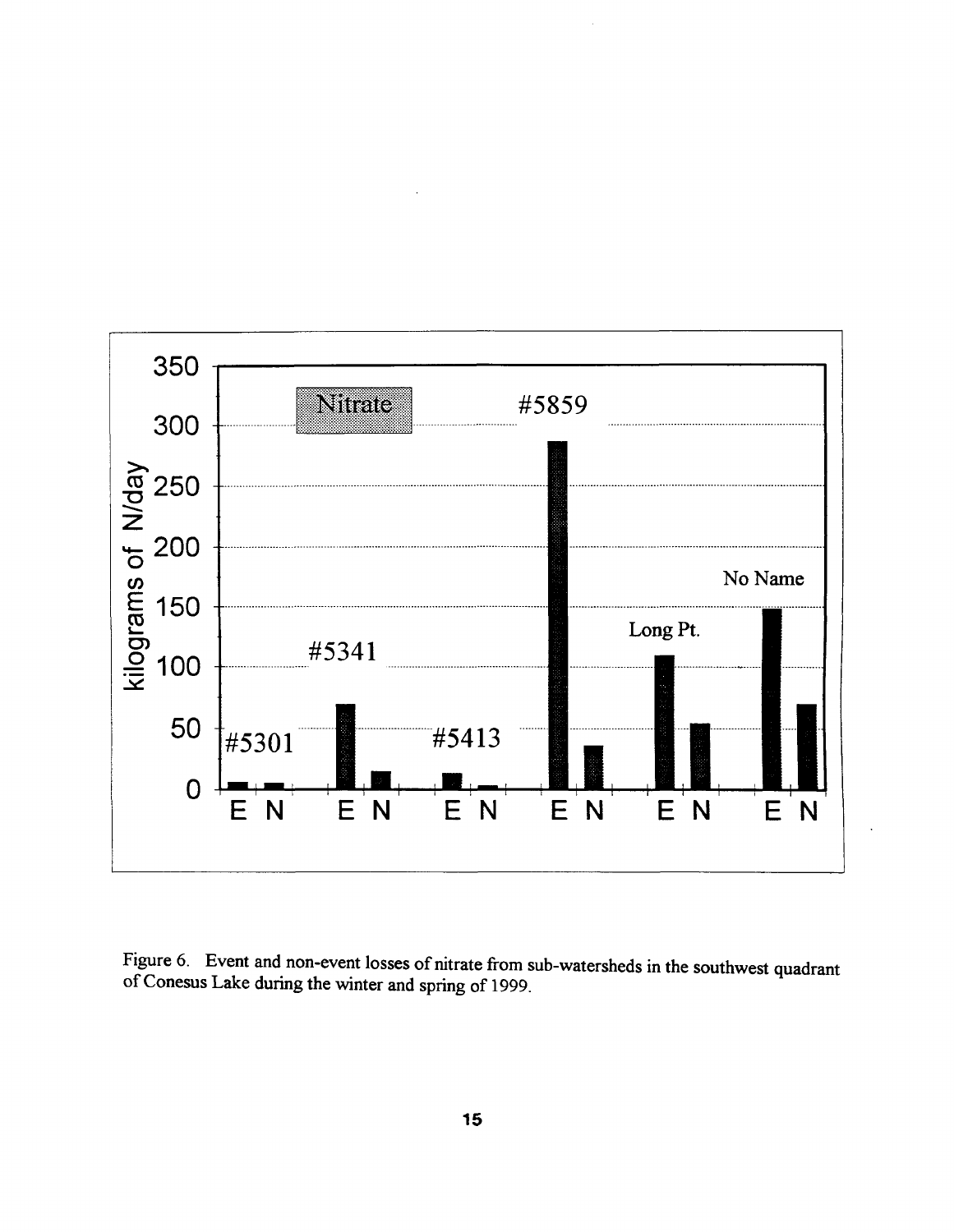

Figure 7. Event and non-event losses of total Kjeldahl nitrogen from sub-watersheds in the southwest quadrant of Conesus Lake during the winter and spring of 1999.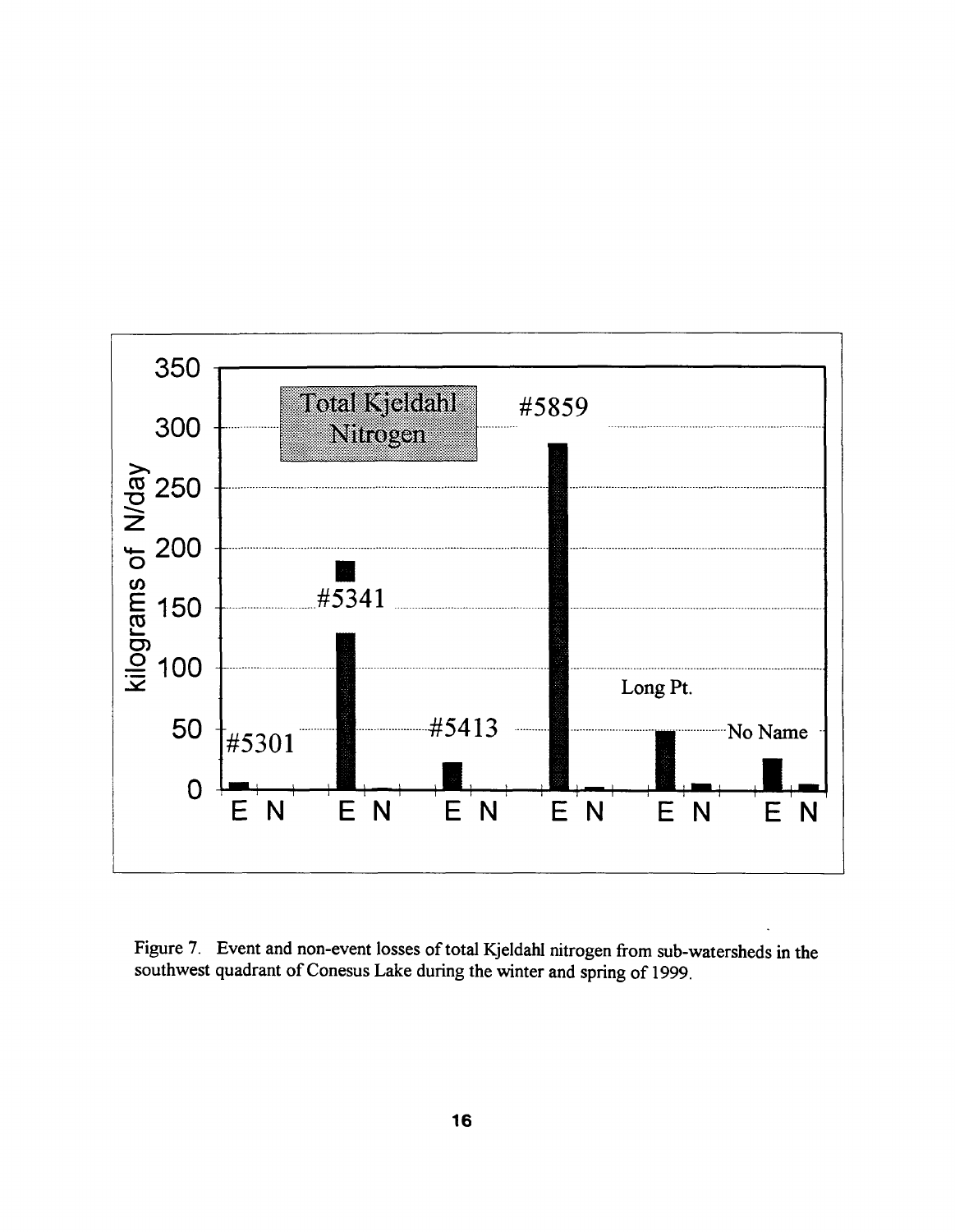

Figure 8. Event and non-event losses of sodium from sub-watersheds in the southwest quadrant of Conesus Lake during the winter and spring of 1999.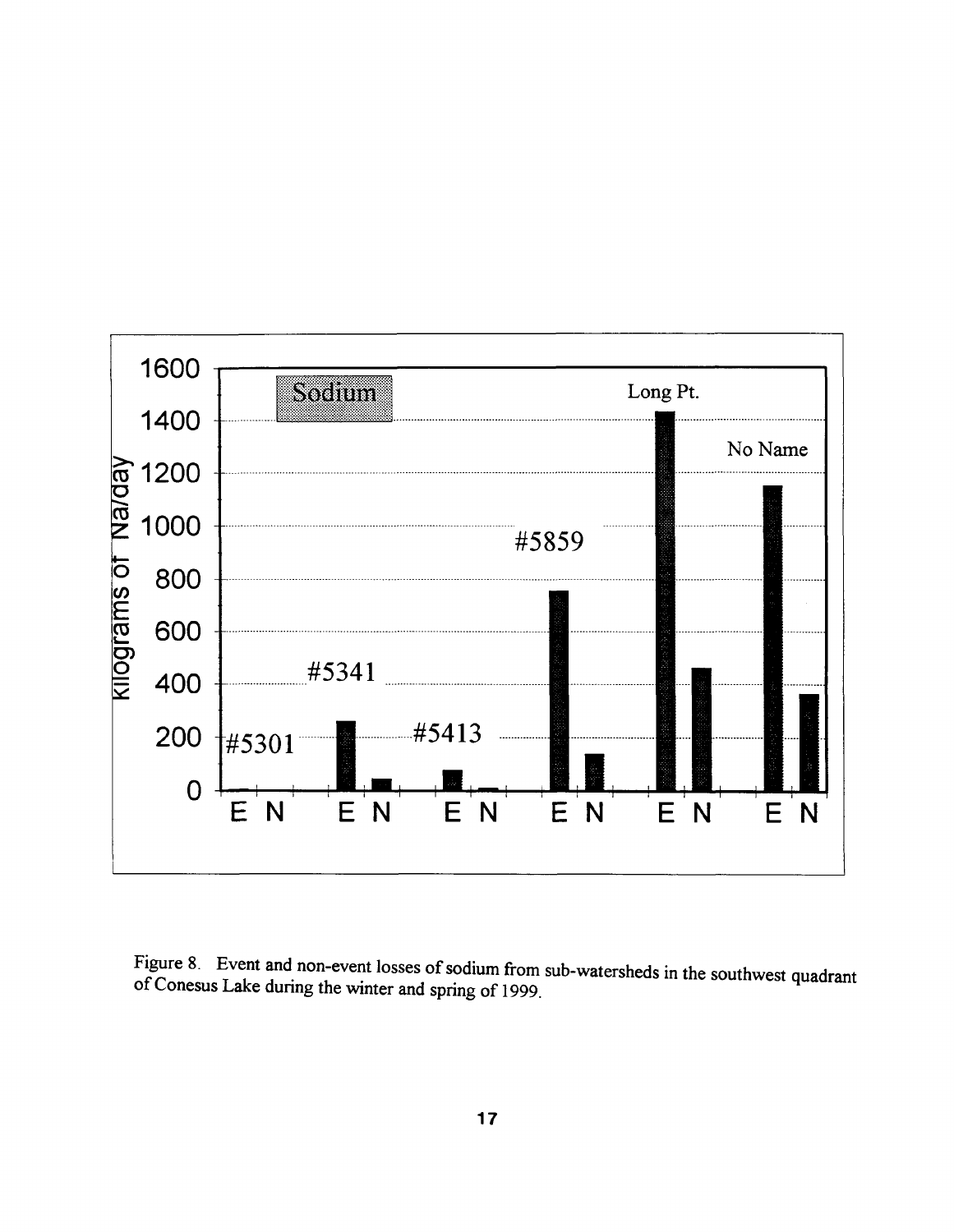

Figure 9. Areal event losses of total phophorus from sub-watersheds in the southwest quadrant of Conesus Lake during the winter and spring of 1999.  $LP = Long$  Point Gully,  $NN = "No$  Name" **Creek.**

 $\bar{z}$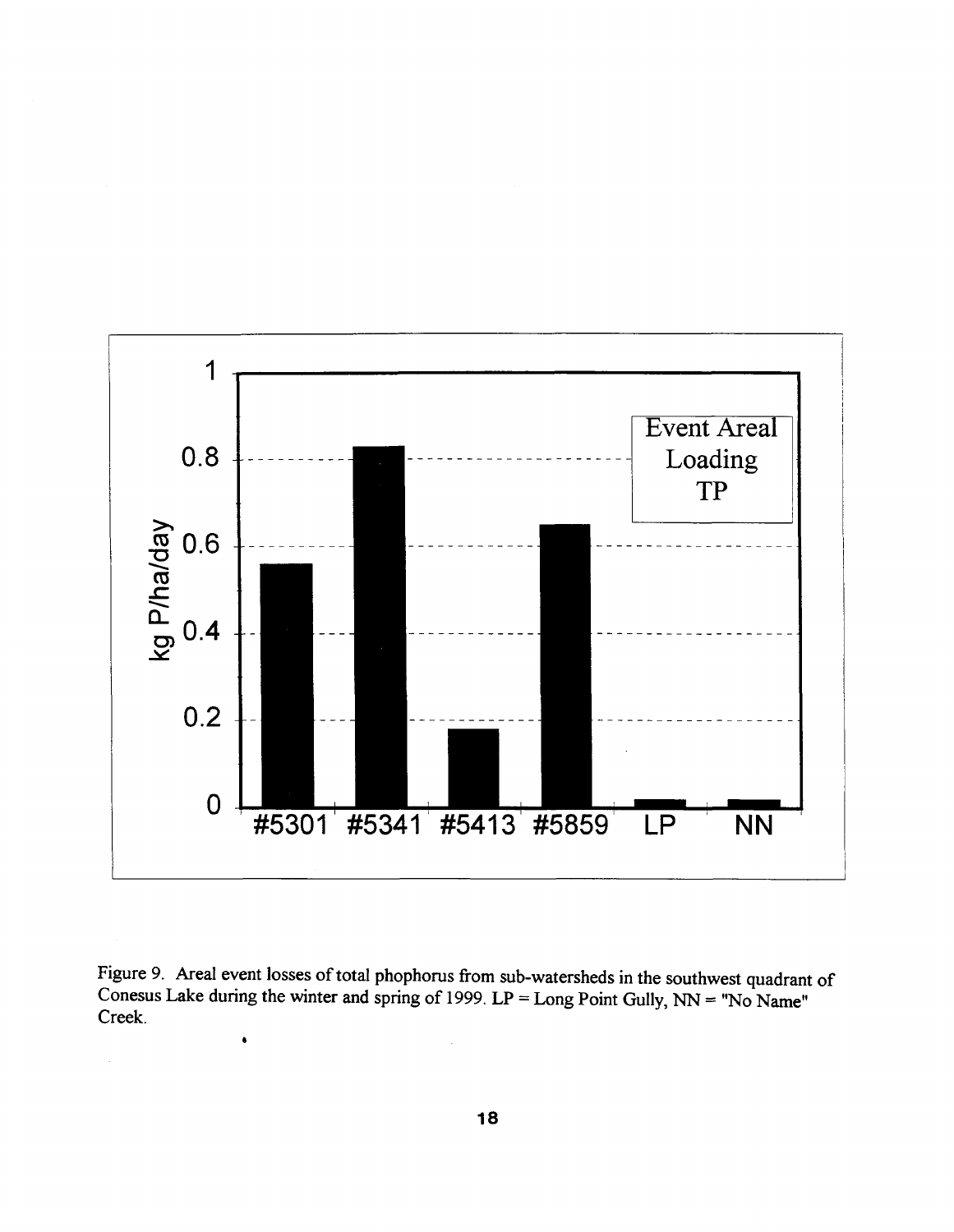

Figure 10. Areal event losses of total kjeldahl nitrogen from sub-watersheds in the southwest quadrant of Conesus Lake during the winter and spring of 1999. LP = Long Point Gully, NN = **"No Name" Creek.**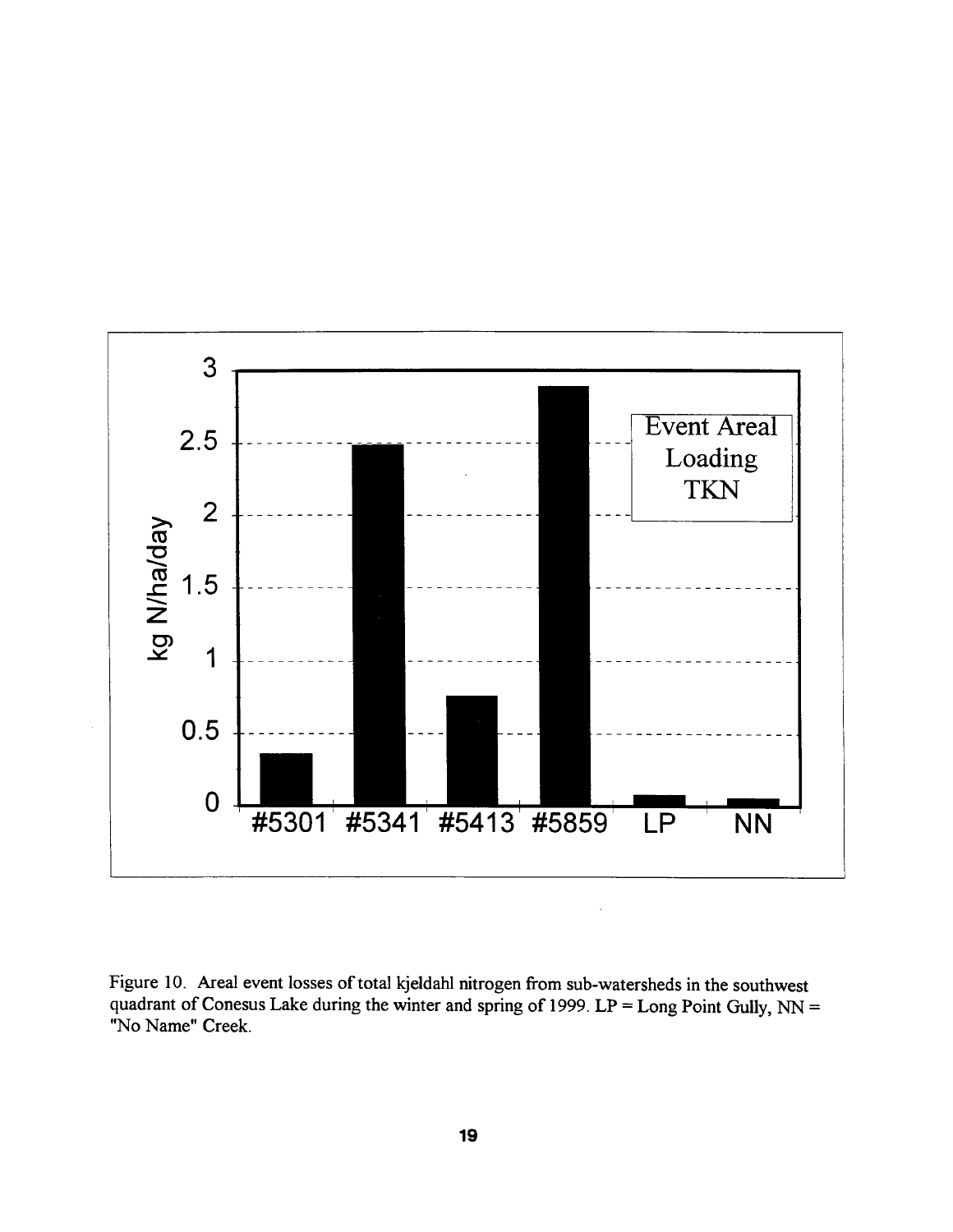

Figure 11. Areal event losses of total suspended solids from sub-watersheds in the southwest quadrant of Conesus Lake during the winter and spring of 1999.  $LP = Long$  Point Gully  $NN =$ **"No Name" Creek.** *y '*